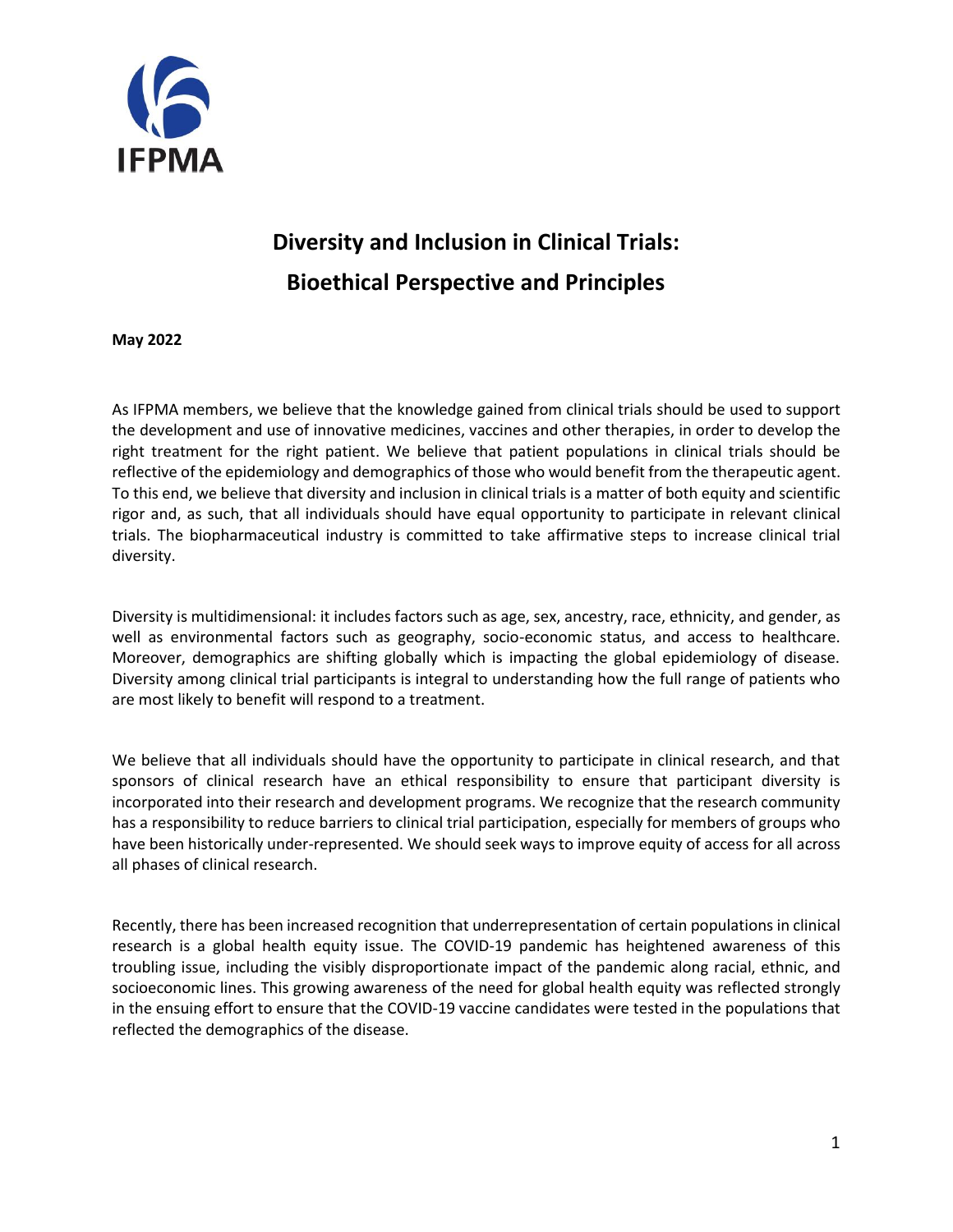

The pandemic continues to underscore the critical need for the global healthcare community, including the biopharmaceutical industry, to strive to understand the root causes of health inequities and to employ strategies to eliminate those inequities, including adopting strategies to address diversity in clinical trial participation.1,2

As IFPMA members, we have a responsibility to recognize and act on the need for diverse representation and inclusion in clinical trials from a global perspective by implementing policies and practices within our own organizations to support diverse enrollment into studies in every country where we conduct clinical trials. We recognize that each country, and every disease, brings unique opportunities and challenges. Countries vary in their societal, legal, ethical, and regulatory positions on the complex issues of race, ethnicity, sex, and other facets of diversity. This document is not intended to offer a comprehensive solution nor to suggest specific tactics, but rather to provide principles that support continuous and sustainable improvement in clinical trial diversity globally. It should be viewed in the context of broader discussion of bioethics, equity, and scientific rigor of clinical research.

Many of the important foundational documents guiding bioethics in clinical research and practice were prompted by historical mistreatment of research participants that violated their basic human rights. Today, the ethical frameworks that guide research involving human subjects provide strong protections for individuals who choose to participate and specifically guard against the kinds of abuse of human rights that took place in the past. The inclusion of a diverse population of participants in clinical trials is aligned with these core bioethical principles.

The seminal work *Principles of Biomedical Ethics <sup>3</sup>* by Beauchamp and Childress and the *Belmont Report 4* published by the National Commission for the Protection of Human Subjects of Biomedical and Behavioral Research in 1978, outline specific ethical principles (justice, fairness, beneficence, and non-maleficence )

<sup>1</sup> See International Ethical Guidelines for Health-Related Research Involving Humans, Fourth Edition. Geneva. Council for International Organizations of Medical Sciences (CIOMS); 2016. [https://cioms.ch/publications/](https://urldefense.com/v3/__https:/cioms.ch/publications/__;!!H9nueQsQ!tYpfEZv1qvoJTcGyqyuLpX8O9uluLkibPnTASGwm2v2WH79R--mnrqWWp3QE6fxb$)

<sup>&</sup>lt;sup>2</sup> In addition, in 2020, PhRMA added to its global "Principles on the Conduct of Clinical Trials, Communication of Trial Results" by publishing industry-wide principles on clinical trial diversity. The PhRMA principles are focused on enhancing diversity in clinical trial populations to help lead to studies better reflecting the patient populations most likely to use the product under study if it achieves regulatory approval. PhRMA's principles include a commitment to build trust with underrepresented populations, reduce barriers to clinical trial access, use real-world data to enhance information on diverse populations, and enhance information about diversity and inclusion in clinical trial participation. <https://www.phrma.org/en/Equity/Clinical-Trial-Diversity>

<sup>3</sup> Beauchamp TL, Childress JF (2019). *Principles of Biomedical Ethics.* Eighth edn. New York, NY: Oxford University Press.

<sup>4</sup> UNITED STATES. (1978) *The Belmont report: Ethical Principles and Guidelines for the Protection of Human Subjects Research. [Bethesda, Md.], The Commission.*